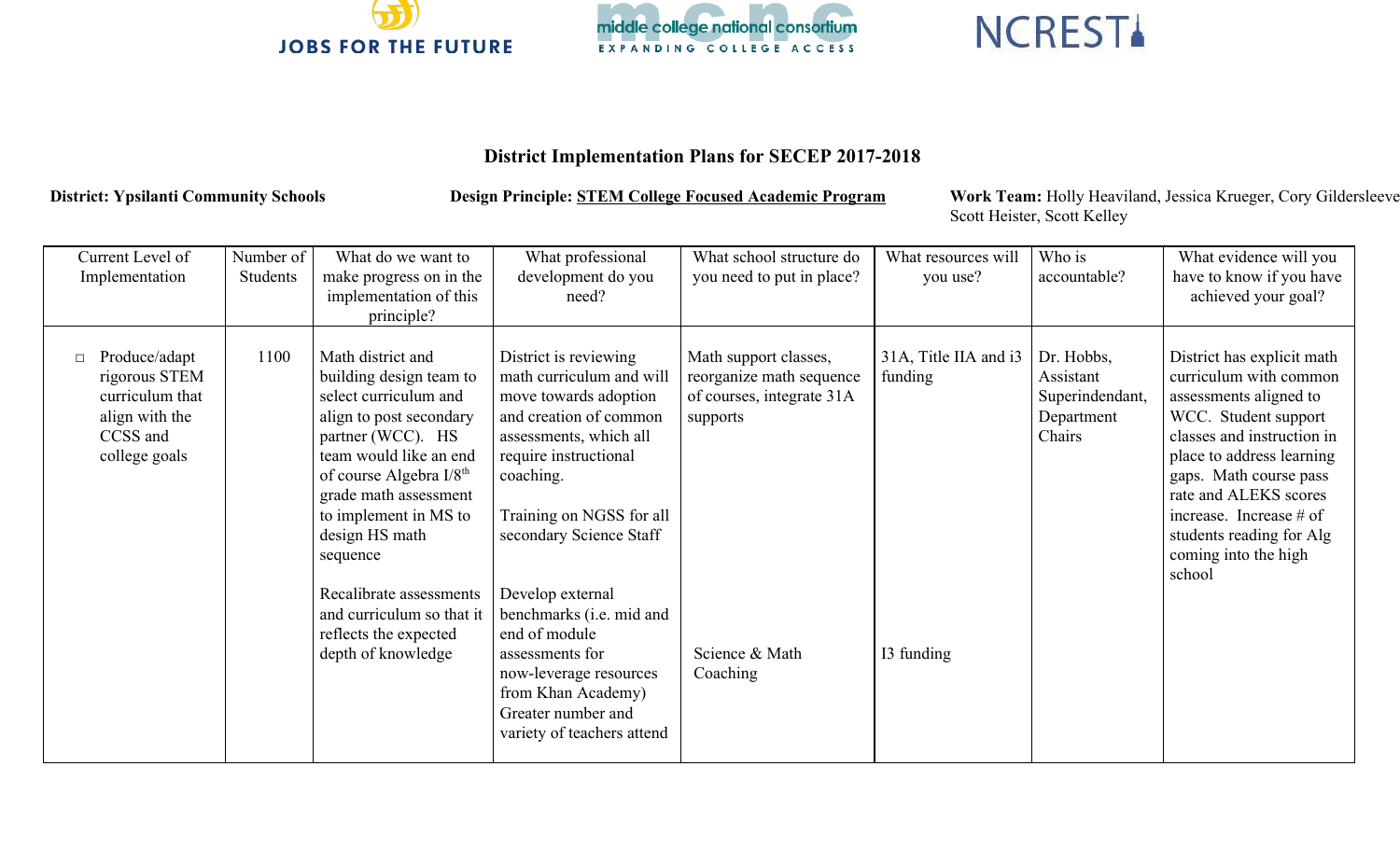| $\Box$ | Align STEM         | Identify SAT/PSAT/       | i3/SECEP pd in August                            | Follow newly adopted       | I3 funding             | YCHS teacher        | Increase number of WCC    |
|--------|--------------------|--------------------------|--------------------------------------------------|----------------------------|------------------------|---------------------|---------------------------|
|        | course content     | <b>ACCUPLCER/ALEKS</b>   | and throughout the year.                         | graduation requirements    |                        | leaders             | certifications received   |
|        | and pathways to    | college readiness        |                                                  | and 5 year course          |                        | Holly Heaviland     | upon meeting the          |
|        | college            | benchmarks               |                                                  | sequence                   |                        | Scott Heister &     | graudation requirements   |
|        | expectations       |                          |                                                  |                            |                        | Linda Blakey        | and the number of         |
|        |                    |                          |                                                  |                            |                        |                     | pathway options for our   |
|        |                    | Senior math class        |                                                  | Math teachers need to take |                        |                     | students                  |
|        |                    | (Intermediate Algebra)   |                                                  | the Aleks test             |                        | Senior Math         |                           |
|        |                    | collaborated with WCC    |                                                  |                            |                        | Teachers            |                           |
|        |                    | in order to aligned to   |                                                  |                            |                        |                     |                           |
|        |                    | and use book from Math   |                                                  |                            |                        |                     |                           |
|        |                    | 169                      |                                                  |                            |                        |                     |                           |
|        |                    |                          | Observation of current                           |                            |                        |                     |                           |
| $\Box$ | Develop school,    |                          | robotics classes at WCC.                         |                            |                        |                     | Formal decision to add    |
|        | district and       | Formal partnership in    | Small work team to                               | Expanding dual             | Teacher leader         | Scott Heister,      | career pathway dual       |
|        | college            | place with WCC. EMU      | explore logistics and                            | enrollment partnership     | release time built in: | <b>STEMM</b>        | enrollment experience or  |
|        | partnerships to    | emerging. Create joint   | planning to make formal                          | that exists to provide     | no further funds       | Teacher Leader      | not.                      |
|        | fully implement    | WCC & YCS faculty        | recommendation.                                  | transportation and other   | except payment to      |                     |                           |
|        | the STEM ECHS      | work teams in math and   |                                                  | supports.                  | WCC for course         |                     |                           |
|        | design             | English, as well as      |                                                  |                            | development, if        |                     |                           |
|        |                    | STEM areas.              |                                                  |                            | recommended.           |                     |                           |
|        |                    |                          | Alignment between high                           |                            |                        |                     |                           |
| $\Box$ | Implement          |                          | school and college                               |                            |                        |                     |                           |
|        | STEM-focused       | Explore potential career | program offerings                                | Work time & board policy   |                        | Scott Heister and   | Visual documents of       |
|        | curricula that     | pathway partnerships     |                                                  | revisions (potentially)    | 13 funds for creation  | Jessica Krueger     | career pathways created   |
|        | provides a bridge  | with WCC that students   |                                                  |                            | of visual documents    |                     |                           |
|        | to STEM            | are interested in        |                                                  |                            |                        |                     |                           |
|        | postsecondary      | pursuing                 |                                                  |                            |                        |                     |                           |
|        | studies            |                          | Two teacher leads from                           |                            |                        |                     |                           |
|        |                    |                          | YCS will participate with                        |                            |                        |                     |                           |
| $\Box$ | Develop a 4 or 5   | Hold a second pilot      | the WCC faculty to learn<br>about Blackboard and | Teacher supports for time  | General funds          | <b>ACTech Staff</b> | YCS students successfully |
|        | year academic      | section of WCC ACS       |                                                  | and planning.              |                        |                     | complete the course.      |
|        | plan that          | 151 with approximately   | support students.                                |                            |                        |                     | Look to replicate in fall |
|        | provides 12 free   | 30 students in Spring    |                                                  |                            |                        |                     | 2017.                     |
|        | college credits to | 2017                     |                                                  |                            |                        |                     |                           |
|        | all students       |                          |                                                  |                            |                        |                     |                           |